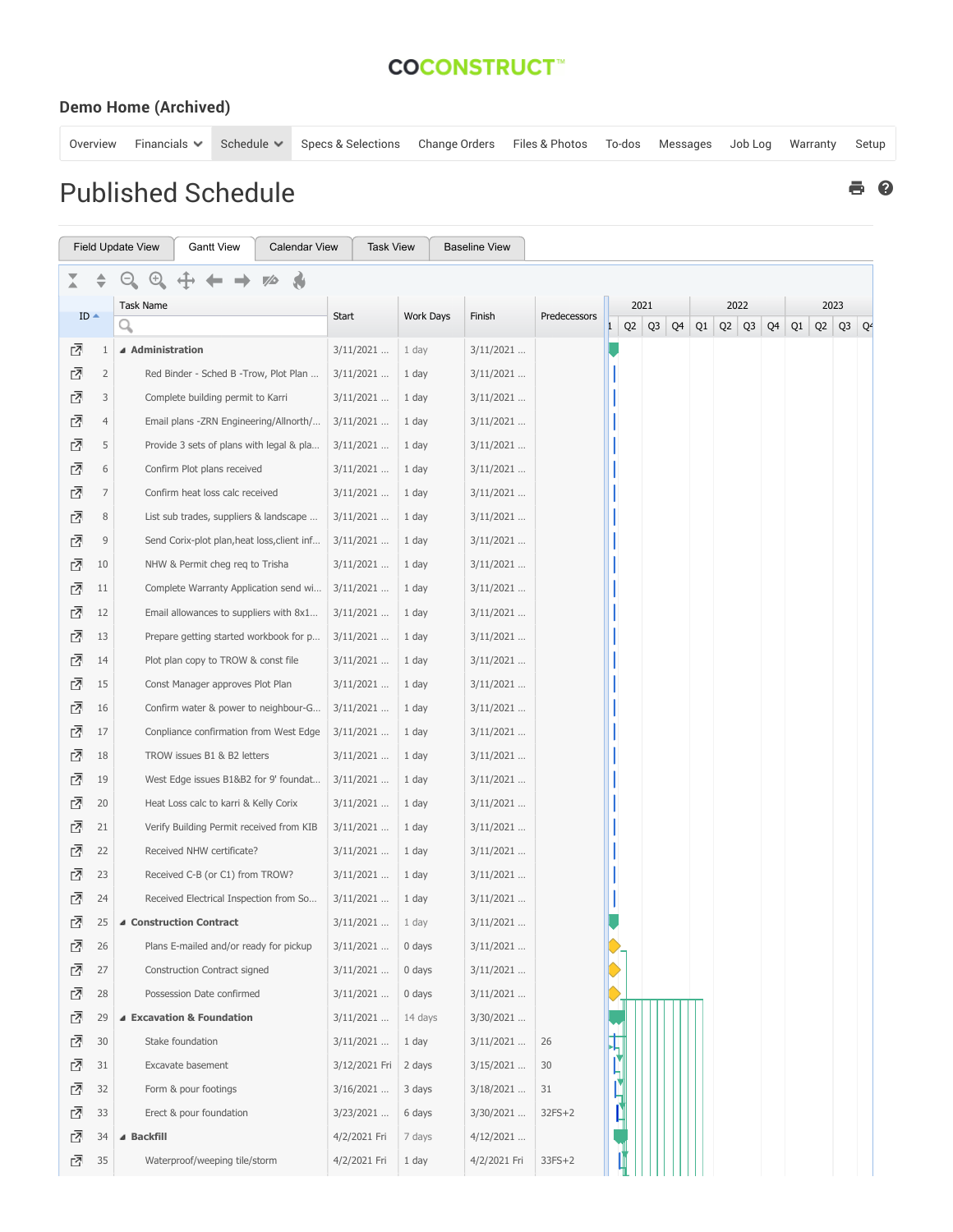| ⊡ | 36 | backfill foundation                        | 4/5/2021 M             | 3 days    | 4/7/2021 W    | 35        |   |
|---|----|--------------------------------------------|------------------------|-----------|---------------|-----------|---|
| ᇈ | 37 | Prepare crawlspace slab                    | 4/8/2021 Thu           | 2 days    | 4/9/2021 Fri  | 36        |   |
| ₫ | 38 | Pour crawlspace slab                       | $4/12/2021$            | 1 day     | $4/12/2021$   | 37        |   |
| ₫ | 39 | ▲ Framing                                  | $4/13/2021$            | 27 days   | $5/19/2021$   |           |   |
| ₫ | 40 | Frame crawlspace pony walls                | 4/13/2021              | 1 day     | $4/13/2021$   | 38        |   |
| ᇈ | 41 | Install floor system - Ready to Frame      | $4/14/2021$            | 2 days    | $4/15/2021$   | 40        |   |
| ⊡ | 42 | Framed up structure - Ready for Trusses    | 4/16/2021 Fri          | $14$ days | 5/5/2021 W    | 41        |   |
| ᇗ | 43 | Trusses stood & sheeted - Ready for R      | 5/6/2021 Thu           | 6 days    | $5/13/2021$   | 42        |   |
| ⊡ | 44 | Roof shingle installation                  | 5/14/2021 Fri   3 days |           | 5/18/2021     | 43        |   |
| ᇈ | 45 | Install doors & windows                    | 5/14/2021 Fri          | 2 days    | $5/17/2021$   | 43        |   |
| ᇈ | 46 | Pour garage slab                           | $5/19/2021$            | 1 day     | $5/19/2021$   | 44        |   |
| ⊡ | 47 | ▲ Mechanical & Electrical rough in         | 5/19/2021              | 19 days   | $6/14/2021$   |           |   |
| ⊡ | 48 | Plumbing rough-in                          | 5/19/2021              | 3 days    | 5/21/2021 Fri | 44        |   |
| ₫ | 49 | HVAC rough-in                              | $5/24/2021$            | 4 days    | $5/27/2021$   | 48        |   |
| ᇈ | 50 | Walkthroughs - Electrical & TV/Telepho     | 5/28/2021 Fri          | 1 day     | 5/28/2021 Fri | 49        |   |
| ᇗ | 51 | Electrical rough-in                        | $5/31/2021$            | 6 days    | 6/7/2021 M    | 50        |   |
| ᇈ | 52 | TV/Telephone/Sound rough in                | $5/31/2021$            | 1 day     | $5/31/2021$   | 50        |   |
| ⊡ | 53 | Framing inspection                         | 6/8/2021 Tue           | 1 day     | 6/8/2021 Tue  | 51        |   |
| ᇈ | 54 | Insulation                                 | 6/9/2021 W             | 3 days    | 6/11/2021 Fri | 53        |   |
| ᇈ | 55 | Insulation inspection                      | 6/14/2021              | 1 day     | $6/14/2021$   | 54        | Ŋ |
| ⊡ | 56 | ▲ Exterior finishing                       | 5/6/2021 Thu           | 39 days   | $6/29/2021$   |           |   |
| ⊡ | 57 | Pour patio slab                            | 5/6/2021 Thu           | 1 day     | 5/6/2021 Thu  | 42        |   |
| 囨 | 58 | Pour driveway                              | 5/6/2021 Thu           | 1 day     | 5/6/2021 Thu  | 42        |   |
| ᇈ | 59 | Seal exterior concrete                     | $6/17/2021$            | 1 day     | $6/17/2021$   | $42FS+30$ |   |
| ⊡ | 60 | Siding & Soffit                            | 6/8/2021 Tue           | 10 days   | $6/21/2021$   | 51        |   |
| ᇗ | 61 | Gutter installation                        | $6/22/2021$            | 1 day     | $6/22/2021$   | 60        |   |
| ⊡ | 62 | Masonry                                    | $6/22/2021$            | 5 days    | $6/28/2021$   | 60        | p |
| ⊡ | 63 | Exterior painting                          | $6/29/2021$            | 1 day     | $6/29/2021$   | 62        |   |
| ₫ | 64 | Install mailbox                            | $6/29/2021$            | 1 day     | $6/29/2021$   | 62        |   |
| 囨 | 65 | Install house numbers                      | 6/29/2021              | 1 day     | $6/29/2021$   | 62        |   |
| ₫ | 66 | ▲ Drywall                                  | $6/15/2021$            | 15 days   | 7/5/2021 M    |           |   |
| 囨 | 67 | Drywall boarding                           | $6/15/2021$            | 5 days    | $6/21/2021$   | 55        | n |
| ᇈ | 68 | Drywall taping                             | $6/22/2021$            | 10 days   | 7/5/2021 M    | 67        |   |
| ⊡ | 69 | Order appliances                           | $6/22/2021$            | 0 days    | $6/22/2021$   | 67        |   |
| 囨 | 70 | ▲ Interior finishing                       | $3/11/2021$            | 112 days  | 8/13/2021 Fri |           |   |
| 囨 | 71 | Prime drywall                              | 7/8/2021 Thu           | 4 days    | $7/13/2021$   | $68FS+2$  |   |
| ᇈ | 72 | Trim interior doors & windows              | $7/14/2021$            | 3 days    | 7/16/2021 Fri | 71        | Ш |
| ⊡ | 73 | Spray trim, doors and final wall paint     | 7/19/2021              | 5 days    | 7/23/2021 Fri | 72        |   |
| ⊡ | 74 | Confirm appliances ordered                 | 7/6/2021 Tue           | 0 days    | 7/6/2021 Tue  | 67FS+10   |   |
| ᇈ | 75 | Cabinet installation                       | 7/26/2021              | 2 days    | 7/27/2021     | 73        |   |
| ᇈ | 76 | Tile installation (flooring - shower - bac | 7/28/2021              | 5 days    | 8/3/2021 Tue  | 75        |   |
| 囨 | 77 | Hardwood flooring installation             | 8/4/2021 W             | 3 days    | 8/6/2021 Fri  | 76        |   |
| ᇈ | 78 | Carpet installation                        | 8/9/2021 M             | 1 day     | 8/9/2021 M    | 77        |   |
| ᇗ | 79 | TV/Telephone/Sound completion              | 7/26/2021              | 1 day     | 7/26/2021     | 73        |   |
| ⊡ | 80 | Electrical finish                          | 8/9/2021 M             | 1 day     | 8/9/2021 M    | 77        |   |
| ₫ | 81 | Plumbing finish                            | 8/9/2021 M             | 3 days    | $8/11/2021$   | 77        |   |
| ₫ | 82 | Appliance installation                     | $8/12/2021$            | 2 days    | 8/13/2021 Fri | 81        |   |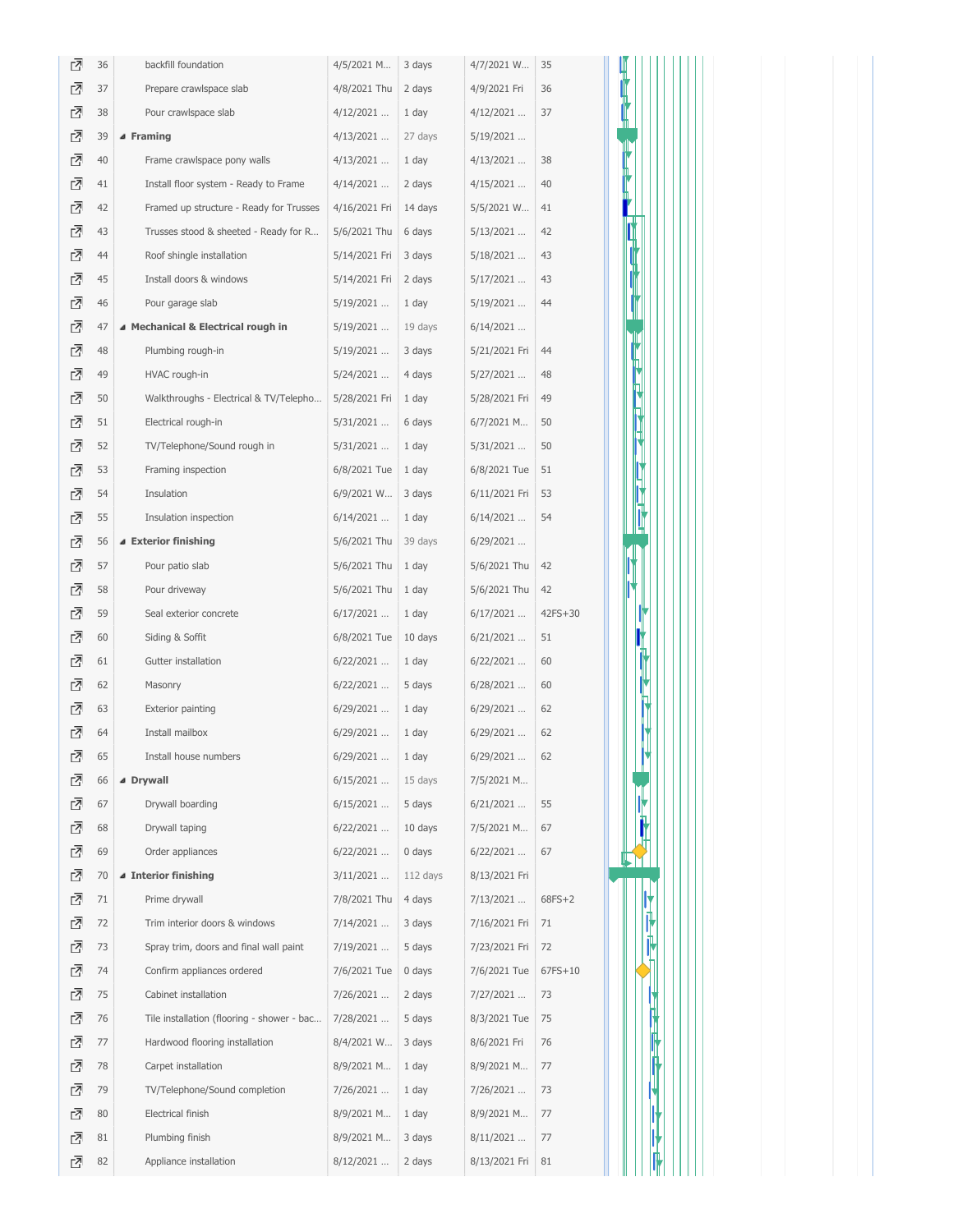| 뎐      | 83         | Provide sliders for appliance installation | $3/11/2021$    | 1 day          | $3/11/2021$  |          |  |  |  |  |  |  |
|--------|------------|--------------------------------------------|----------------|----------------|--------------|----------|--|--|--|--|--|--|
| ₫      | 84         | Cleaning                                   | $8/12/2021$    | 1 day          | $8/12/2021$  | 81       |  |  |  |  |  |  |
| ₫      | 85         | Final touch up painting                    | $3/11/2021$    | 1 day          | $3/11/2021$  |          |  |  |  |  |  |  |
| ᇈ      | 86         | Confirm gift basket to HO from Sales st    | $3/11/2021$    | 1 day          | $3/11/2021$  |          |  |  |  |  |  |  |
| ₫      | 87         | ⊿ Closing                                  | $3/11/2021$    | 113 days       | $8/16/2021$  |          |  |  |  |  |  |  |
| ₫      | 88         | Review costs for project, print reports    | $3/11/2021$    | 1 day          | $3/11/2021$  |          |  |  |  |  |  |  |
| ₫      | 89         | Notify H/O -insurance & bank inspect t     | $3/11/2021$    | 1 day          | $3/11/2021$  |          |  |  |  |  |  |  |
| ₫      | 90         | Preapre final statement to HO              | $3/11/2021$    | 1 day          | 3/11/2021    |          |  |  |  |  |  |  |
| ᇈ      | 91         | Notify Corix for water testing             | $3/11/2021$    | 1 day          | $3/11/2021$  |          |  |  |  |  |  |  |
| ₫      | 92         | Email West Edge & R Smith (NHW) fin        | $3/11/2021$    | 1 day          | $3/11/2021$  |          |  |  |  |  |  |  |
| ₫      | 93         | RUGreen - blower door booked?              | $3/11/2021$    | 1 day          | $3/11/2021$  |          |  |  |  |  |  |  |
| ₫      | 94         | Mechanical room stickers in place?         | 3/11/2021      | 1 day          | $3/11/2021$  |          |  |  |  |  |  |  |
| ₫      | 95         | Vents cleaned?                             | $3/11/2021$    | 1 day          | $3/11/2021$  |          |  |  |  |  |  |  |
| ₫      | 96         | Windows cleaned or scheduled?              | $3/11/2021$    | 1 day          | $3/11/2021$  |          |  |  |  |  |  |  |
| ₫      | 97         | Prepare Warranty folder for presentation   | $3/11/2021$    | 1 day          | $3/11/2021$  |          |  |  |  |  |  |  |
| 囨      | 98         | Apply for Occupancy                        | $8/16/2021$    | 1 day          | $8/16/2021$  | 82       |  |  |  |  |  |  |
| ₫      | 99         | Complete & send in warranty certificate    | $3/11/2021$    | 1 day          | $3/11/2021$  |          |  |  |  |  |  |  |
| ☞      | 100        | Check with Karri for outstanding paper     | $3/11/2021$    | 1 day          | $3/11/2021$  |          |  |  |  |  |  |  |
| ₫      | 101        | Email HO to schedule Warr Fold presen      | $3/11/2021$    | 1 day          | $3/11/2021$  |          |  |  |  |  |  |  |
| ₫      | 102        | Email reminder for returning survey to     | $3/11/2021$    | 1 day          | $3/11/2021$  |          |  |  |  |  |  |  |
| 囨      | 103        | Rope lights installed?                     | $3/11/2021$    | 1 day          | $3/11/2021$  |          |  |  |  |  |  |  |
| ☑      | 104        | Shower Rods installed?                     | $3/11/2021$    | 1 day          | $3/11/2021$  |          |  |  |  |  |  |  |
| ᇈ      | 105        | Turn on hot water tank                     | $3/11/2021$    | 1 day          | $3/11/2021$  |          |  |  |  |  |  |  |
| ᇈ      | 106        | Confirm water meter installation           | $3/11/2021$    | 1 day          | $3/11/2021$  |          |  |  |  |  |  |  |
| ₫      | 107        | Provide clean filter for furnace           | $3/11/2021$    | 1 day          | $3/11/2021$  |          |  |  |  |  |  |  |
| ⊡      | 108        | Check all lights for burned out bulbs      | $3/11/2021$    | 1 day          | $3/11/2021$  |          |  |  |  |  |  |  |
| 다      | 109        | Turn on heat mats                          | $3/11/2021$    | 1 day          | $3/11/2021$  |          |  |  |  |  |  |  |
| ⊡      | 110        | Check central vac for operation            | $3/11/2021$    | 1 day          | $3/11/2021$  |          |  |  |  |  |  |  |
| 囨      | 111        | Check operation of garage door and re      | $3/11/2021$    | 1 day          | $3/11/2021$  |          |  |  |  |  |  |  |
| ₫      | 112        | Turn on gas fireplace for burn off         | $3/11/2021$    | 1 day          | $3/11/2021$  |          |  |  |  |  |  |  |
| 囨      | 113        | Are the correct floor vents installed - c  | $3/11/2021$    | 1 day          | $3/11/2021$  |          |  |  |  |  |  |  |
| ⊡      | 114        | All door adjustments done?                 | $3/11/2021$    | 1 day          | $3/11/2021$  |          |  |  |  |  |  |  |
| ₫      | 115        | Check all plumbing, toilets, sinks         | $3/11/2021$    | 1 day          | $3/11/2021$  |          |  |  |  |  |  |  |
| ⊡      | 116        | Check all electrical switches - 3ways, di  | $3/11/2021$    | 1 day          | $3/11/2021$  |          |  |  |  |  |  |  |
| ☞      | 117        | Check final paint                          | $3/11/2021$    | 1 day          | $3/11/2021$  |          |  |  |  |  |  |  |
| ⊡      | 118        | Check floor for chips                      | $3/11/2021$    | 1 day          | $3/11/2021$  |          |  |  |  |  |  |  |
| ⊡      | 119        | Check for towel bar installed              | $3/11/2021$    | 1 day          | $3/11/2021$  |          |  |  |  |  |  |  |
| ঐ      | 120        | Check in and on top of cabinets for sa     | $3/11/2021$    | 1 day          | $3/11/2021$  |          |  |  |  |  |  |  |
| ⊡      | 121        | Deliver screens to home or install         | $3/11/2021$    | 1 day          | $3/11/2021$  |          |  |  |  |  |  |  |
| ☑      | 122        | ▲ Customer Care Program                    | $3/11/2021$    | 705 days       | 11/22/2023   |          |  |  |  |  |  |  |
| ঐ<br>⊡ | 123        | Customer Care Prog WK 1 - from Poss        | $3/11/2021$    | 1 day          | $3/11/2021$  | 28       |  |  |  |  |  |  |
|        | 124        | Customer care Program Week 2               | $3/18/2021$    | 1 day          | $3/18/2021$  | $28FS+5$ |  |  |  |  |  |  |
| ☞      | 125        | Customer Care Program Week 3               | 3/25/2021      | 1 day          | 3/25/2021    | 28FS+10  |  |  |  |  |  |  |
| ☞<br>⊡ | 126<br>127 | Customer Care Program Week 4               | $4/1/2021$ Thu | 1 day          | 4/1/2021 Thu | 28FS+15  |  |  |  |  |  |  |
| ঐ      | 128        | Cust Care Prog Mth 2                       | 4/9/2021 Fri   | 1 day<br>1 day | 4/9/2021 Fri | 28FS+21  |  |  |  |  |  |  |
|        |            | Cust Care Prog Mth 3                       | $5/10/2021$    |                | $5/10/2021$  | 28FS+42  |  |  |  |  |  |  |
|        | ☑ 129      | Cust Care Prog Mth 4                       | 6/8/2021 Tue   | 1 day          | 6/8/2021 Tue | 28FS+63  |  |  |  |  |  |  |